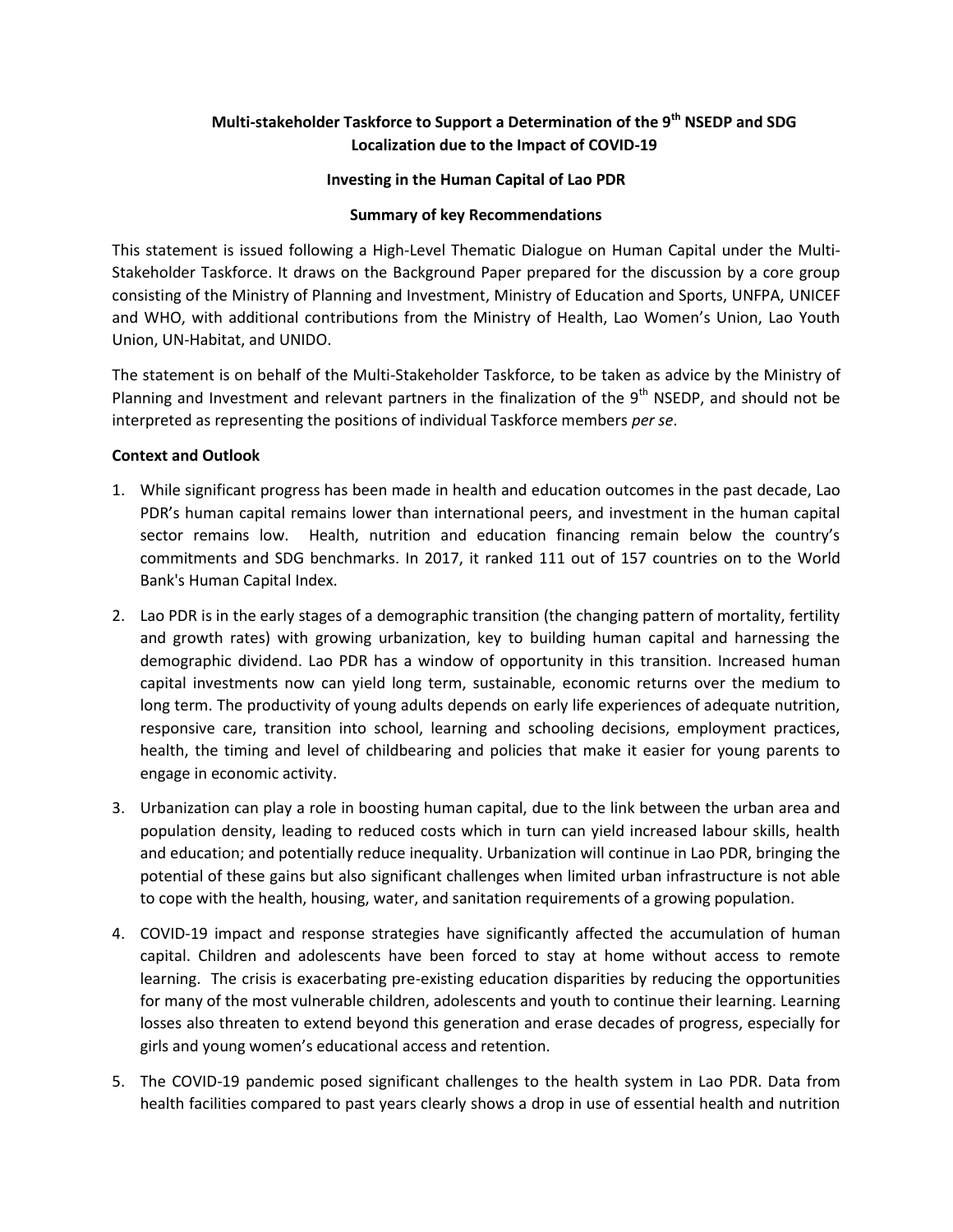services, specifically for vulnerable population including mothers, newborns, children and adolescents. The global social and economic crisis triggered by COVID-19 poses grave risks to the nutritional status and survival of young children, with long term impact on human capital.

### **Strategic Policy Recommendations**

**The COVID-19 pandemic is an opportunity for Lao PDR to build crisis-resilience through strengthened and more systemic health and social protection measures for all. However, this will require setting policies that ensure consistent consideration of reach to the most vulnerable population groups, and reflect a core role for the private sector in making investments in the development of Lao PDR's human capital.**

**Policies should prioritise critical interventions and programmes along the life cycle, and recognise the need for coordinated multi-sectoral solutions. Greater use of detailed disaggregated data to inform more targeted policies could help improve efficiency in the increasingly resource-constrained environment. Digital connectivity is making it technically possible to cost-effectively deliver more services remotely, but investments are needed to ensure sustainability and equity in access.**

# **Pillar 1: Investing in education, starting from early childhood to tertiary education**

There is a pressing need to stabilize the fiscal situation, especially given government revenue lost due to COVID-19. In this context, it is imperative to recognize and invest in the most cost effective interventions (e.g., early childhood education) that guarantee the highest impact on learning and skills development as core human capital assets. These investments are also associated with generating diverse range of jobs and provide a mechanism through which the working age people can generate enough income to support themselves, contribute to poverty reduction, and ultimately improved fiscal stabilization with GDP growth sustainably.

Given the critical stage in the demographic transition that Lao PDR is currently in, it is crucial that investments in education are protected over the course of the  $9<sup>th</sup>$  NSEDP if the demographic dividend is to be realized.

# **Pillar 2: Investing in technical, vocational, skills and competencies development in urban and rural settings**

Seizing the economic opportunities that will be generated over the course if the  $9<sup>th</sup>$  NSEDP and beyond, including those made possible by investments in improving regional integration, will require appropriate skill sets and broader competencies. This could be pursued through the expansion and strengthening of targeted technical and vocational training programmes, and investment in  $21<sup>st</sup>$  century skills development from primary education priority outcome 2, output 2  $9<sup>th</sup>$  NSEDP (also includes ICT, financial literacy and communication). Strengthening Micro, Small, and Medium-sized Enterprise development initiatives, including necessary skills development, would support the creation of new livelihood opportunities.

Crucially, policy should plan to strengthen private engagement and investment in skills development that links with wage and employment policies for better employment opportunities and decent work. This could include policies to systematically increase trainee, apprenticeship, and mentorship programmes in both domestic and foreign enterprises.

# **Pillar 3: Investing in primary health services, including sexual and reproductive health, and nutrition services**